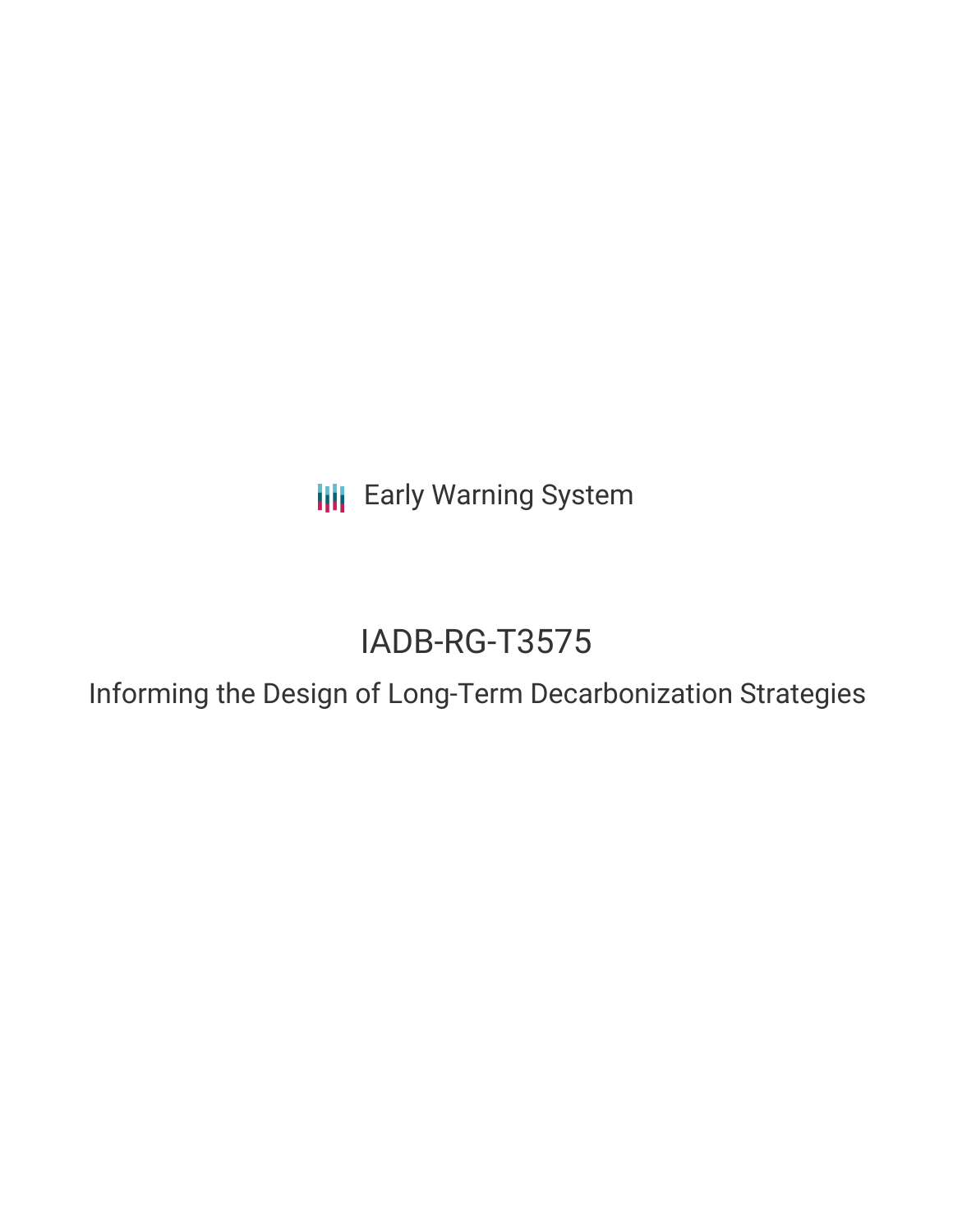

#### **Quick Facts**

| <b>Financial Institutions</b>  | Inter-American Development Bank (IADB)         |
|--------------------------------|------------------------------------------------|
| <b>Status</b>                  | Approved                                       |
| <b>Bank Risk Rating</b>        | C                                              |
| <b>Borrower</b>                | Regional                                       |
| <b>Sectors</b>                 | Climate and Environment, Technical Cooperation |
| <b>Investment Type(s)</b>      | Grant                                          |
| <b>Investment Amount (USD)</b> | $$1.00$ million                                |
| <b>Project Cost (USD)</b>      | $$1.00$ million                                |
|                                |                                                |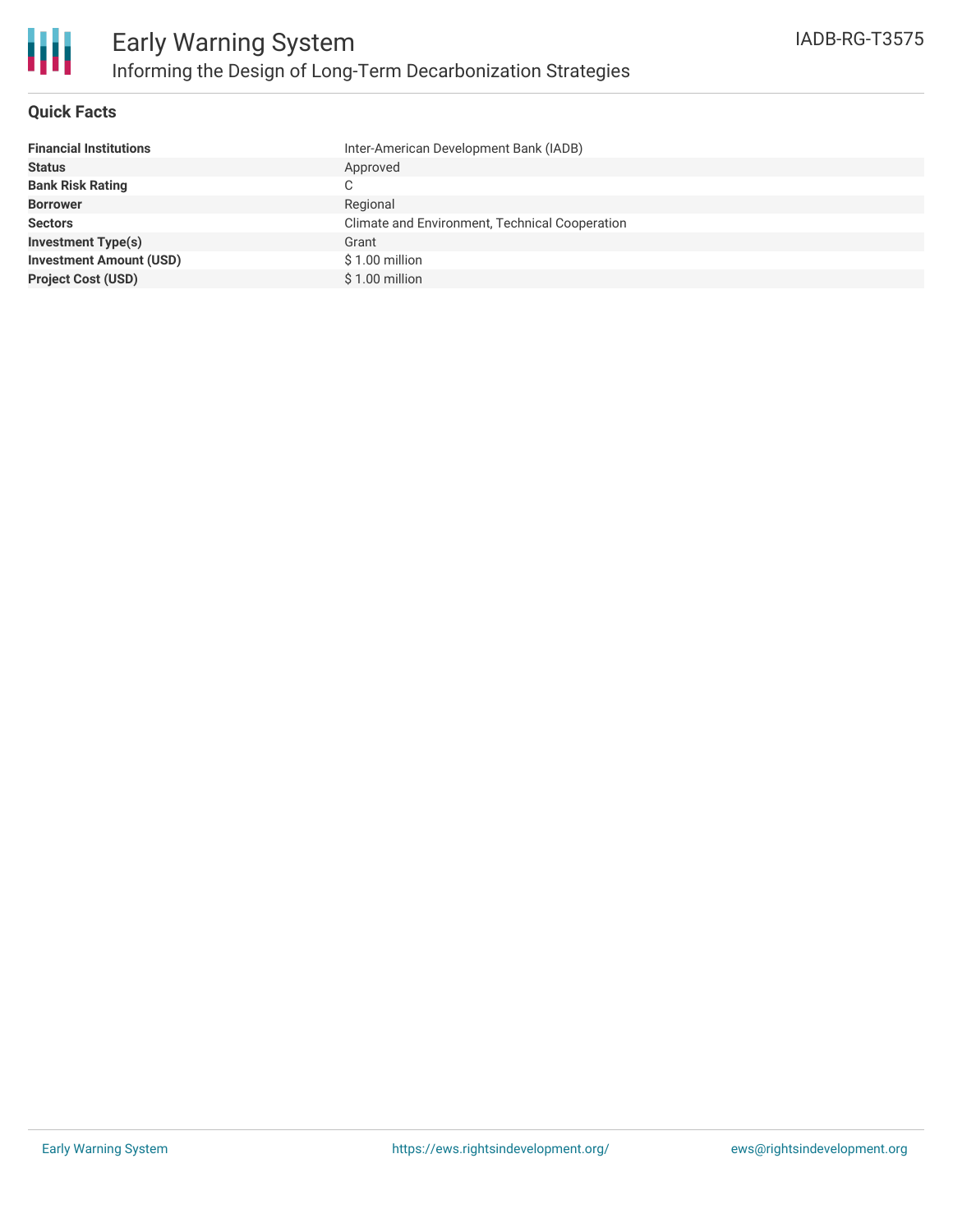

### **Project Description**

The objective of the TC is to continue building the scientific evidence basis to inform the design of long-term strategies in LAC. The project is a second iteration of the Deep Decarbonization Pathways LAC project (DDPLAC). DDPLAC aims at building the capacity of local academia and think tanks to use numerical models to inform the design of long-term emission reduction strategies in LAC.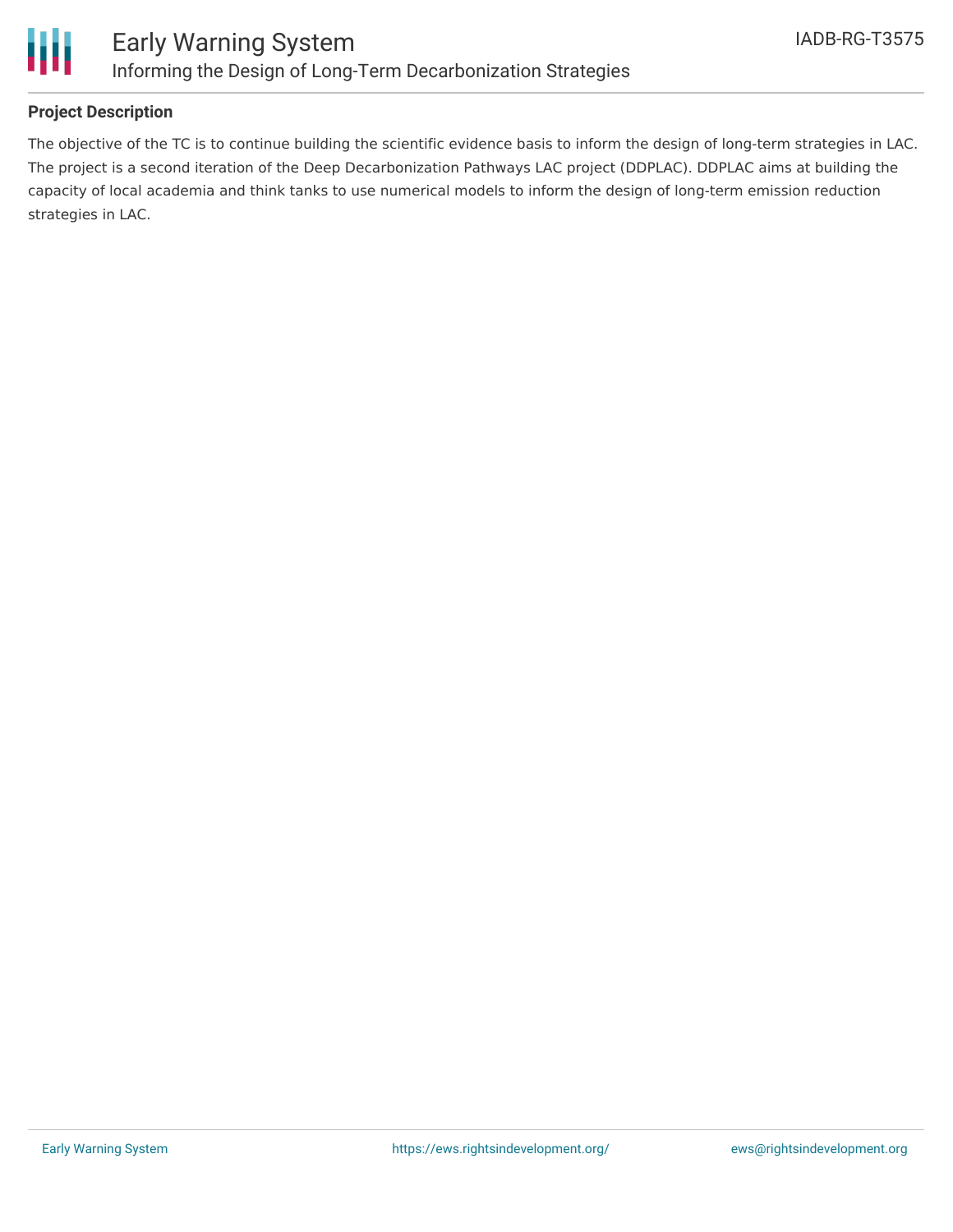

#### **Investment Description**

• Inter-American Development Bank (IADB)